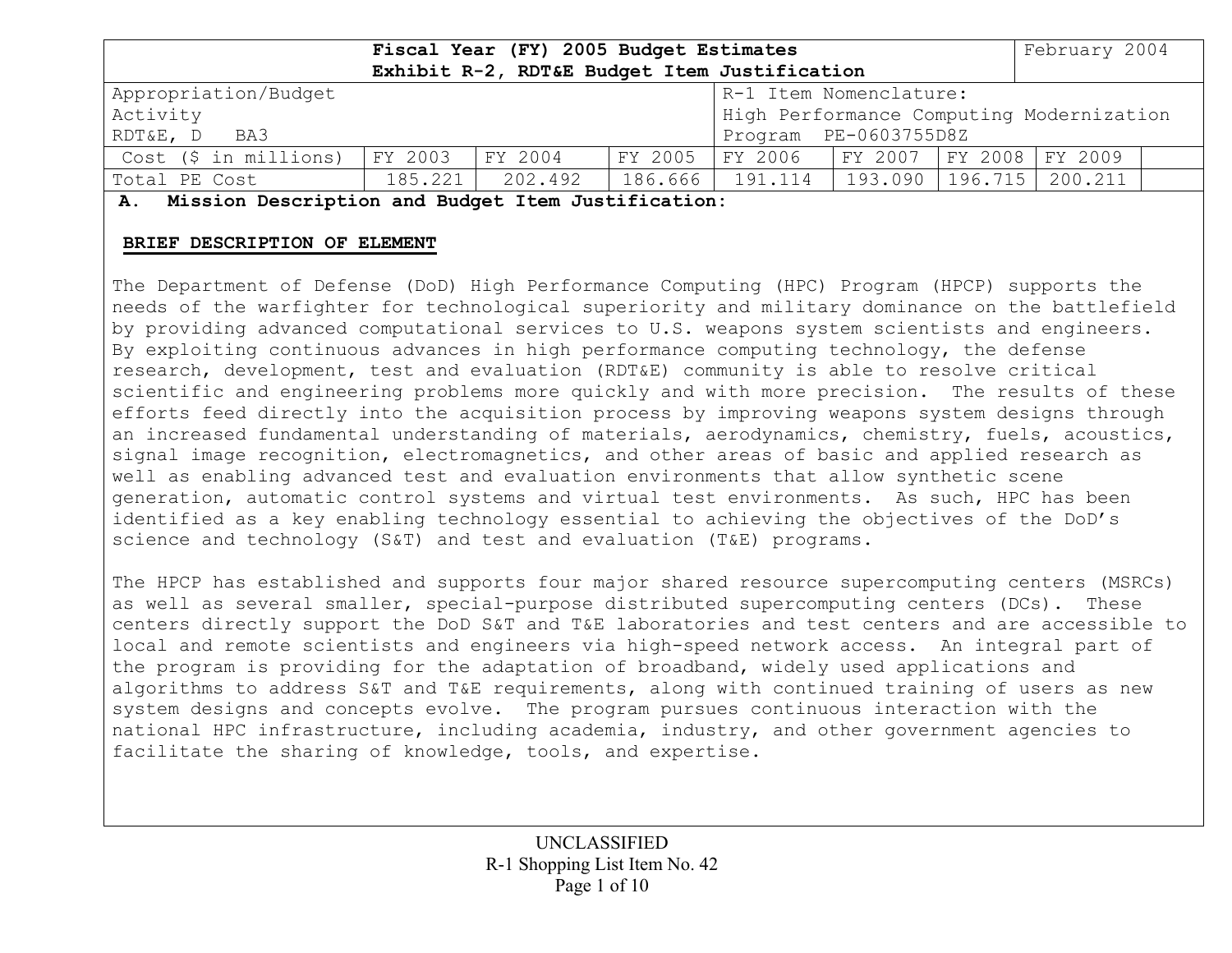The HPCP user base includes 4,320 Scientists and Engineers at over 100 sites (Department of Defense Laboratories and Test Centers, academic institutions and commercial businesses). The integrated HPC program consists of Shared Resource Centers; the Defense Research and Engineering Network; and Software Application Support. The MSRCs are responsible for as large a fraction of DoD`s S&T and T&E computational workload as feasible. These MSRCs provide extensive capabilities to address user requirements for hardware, software, and programming environments. A limited set of smaller shared resource centers, Distributed Centers (DCs), augment the MSRCs to form the total HPCP computational capability. Distributed Centers address critical HPC requirements that cannot be met at MSRCs, such as real-time, and near real-time computing requirements, and leverage significant HPC and mission expertise located at these remote sites. The MSRCs and DCs are currently interconnected with all S&T and T&E user sites via the Defense Research and Engineering Network (DREN). Additionally, the Software Application Support Initiative develops critical common DoD applications programs that run efficiently on advanced HPC systems, supports technology transition activities with academic and commercial institutions, trains users, builds collaborative programming environment, and develops mechanisms to protect high value HPC application codes.

 True modernization of DoD`s HPC capability and fulfillment of the program's vision and goals requires an on-going program strategy that addresses all aspects of HPC. While advancing the level of hardware performance is critical to success, the higher objective is to enable better scientific research, test and evaluation environments, and technology development for superior weapons, warfighting, and related support systems. The goals of the HPCP are to:

- Provide the best commercially available high-end HPC capability.
- Acquire and develop joint-need HPC applications, software tools and programming environments.
- Educate and train DoD's scientists and engineers to effectively use advanced computational environments.
- Link users and computer sites via high-capacity networks, facilitating user access and distributed computing environments.
- Promote collaborative relationships among the DoD HPC community, the National HPC community and MSIs in network, computer and computational science.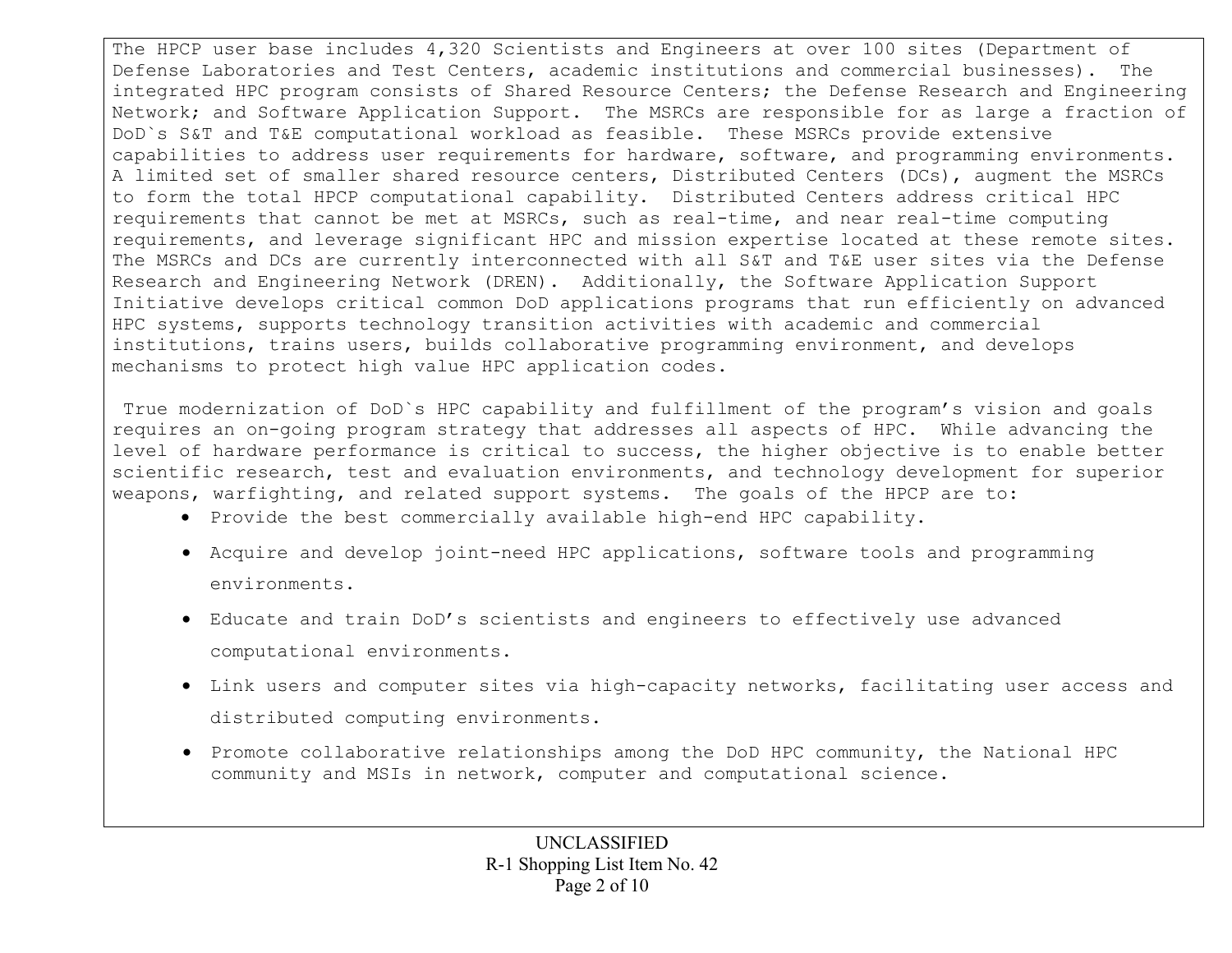There are currently 13 distributed centers. In FY 2003 five existing centers were upgraded, and funding exists in the 2004 Procurement budget to upgrade or establish approximately four distributed centers. Currently supported distributed centers and their locations are as follows:

- Aberdeen Test Center, Aberdeen, MD - Air Force Research Laboratory/ Information Directorate (AFRL/IF), Rome, NY - Army High Performance Computing Research Center (AHPCRC), Minneapolis, MN - Arnold Engineering Development Center (AEDC), Arnold AFB, TN - Arctic Region Supercomputing Center (ARSC), Fairbanks, AK - Fleet Numerical Meteorology and Oceanography Center, Monterey, CA - Joint Forces Command (J9), Wright-Patterson AFB, OH and Maui, HI - Maui High Performance Computing Center (MHPCC), Maui, HI - Naval Air Warfare Center - Aircraft Division (NAWC-AD), Patuxent River NAS, MD - Naval Research Laboratory (NRL-DC), Washington, DC - Redstone Technical Test Center, Huntsville, AL - Space and Missile Defense Command (SMDC), Huntsville, AL - Space and Naval Warfare Systems Center, San Diego, San Diego, CA

In FY03 two MSRCs were upgraded and funding exists in the 2004 Procurement budget to upgrade 2 centers. The four MSRCs are:

- Army Research Laboratory (ARL), Aberdeen Proving Grounds, MD

- Aeronautical Systems Center (ASC), Wright-Patterson AFB, OH
- US Army Engineer Research and Development Center, Vicksburg, MS
- Naval Oceanographic Office, Stennis Space Center, MS

The Defense Research and Engineering Network (DREN) provides wide area network (WAN) connectivity among the Department's S&T and T&E communities. The DREN is implemented through an Intersite Services Contract awarded to MCI (WORLDCOM) during FY 2002. DREN currently provides services to sites throughout the continental United States, Alaska, Hawaii, and can be extended overseas where necessary. Minimal access is DS-3 (45 Mbps) with potential high-end access of OC-768 (40 Gbps) over the next 9 years. Current site connectivity ranges from DS-3 to OC-12 (622 Mbps), with the four MSRCs moving to OC-48 during FY04. A Secret DREN using common Secret systems high key with NSA certified Type-1 encryptors that can transport classified traffic at OC-3 (155 Mbps) has also been deployed.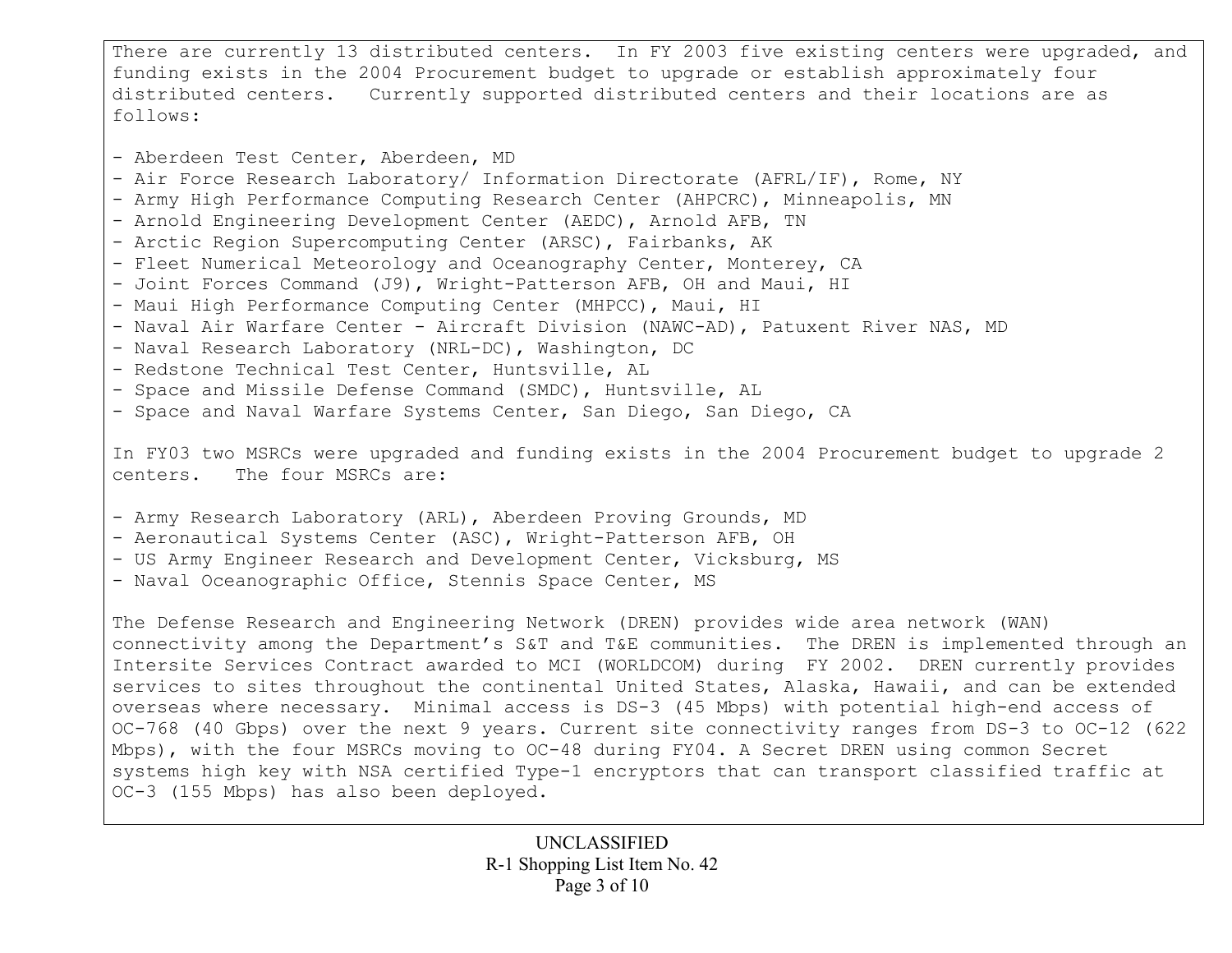The HPCMP employs state-of-the-art WAN security as well as strong host and user security creating a Defense-In-Depth security architecture.

**B. Program Change Summary:** The Program was transferred by direction of Congress from the Department of the Air Force to the Department of Defense for FY 2004 execution.

|                                    | FY 2003   | FY 2004  | FY 2005 |
|------------------------------------|-----------|----------|---------|
| Previous President's Budget        | 209.642   |          |         |
| Current FY 2005 President's Budget | 185.221   | 202.492  | 186.666 |
| Total Adjustments                  | 24.421    | 202.492  | 186.666 |
| Congressional program reductions   | $-7.986$  | $-2.990$ |         |
| Congressional rescissions          |           |          |         |
| Congressional increases            |           | 205.482  | 186.911 |
| Reprogrammings                     | $-12.858$ | $-.245$  |         |
| SBIR/STTR Transfer                 | $-3.577$  |          |         |
| Other                              |           |          | $-.245$ |

\* The FY 2004 President's Budget Request (PBR) reflected the transfer of this program to the Air Force. Congressional action denied this transfer.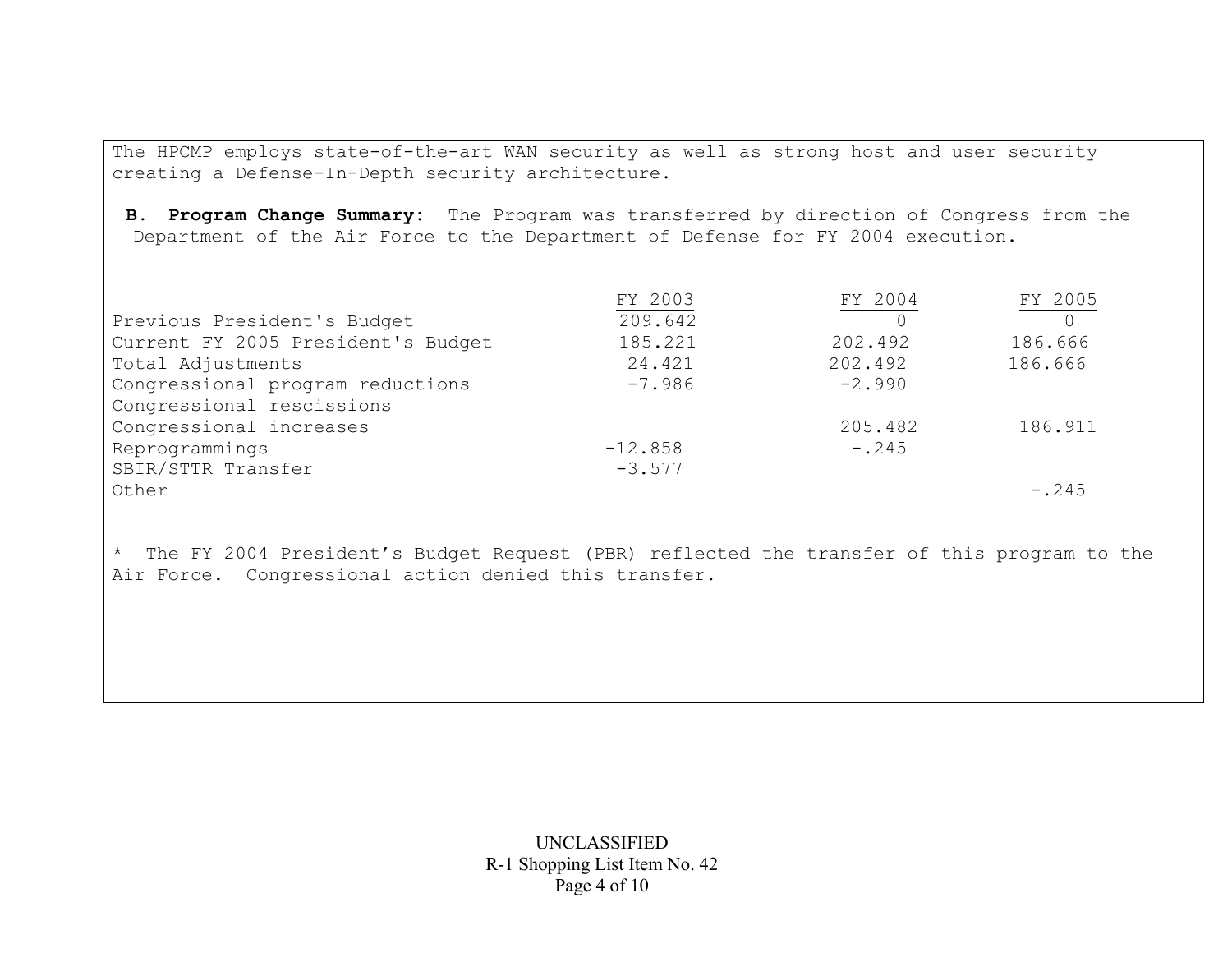| Fiscal Year (FY) 2005 Budget Estimates<br>February 2004<br>Exhibit R-2a, RDT&E Project Justification |         |                                                                      |         |         |         |         |         |  |
|------------------------------------------------------------------------------------------------------|---------|----------------------------------------------------------------------|---------|---------|---------|---------|---------|--|
| Appropriation/Budget<br>Activity<br>BA3<br>RDT&E, D                                                  |         | Project Name and Number<br>High Performance Computing, PE-0603755D8Z |         |         |         |         |         |  |
| Cost (\$ in millions)                                                                                | FY 2003 | FY 2004                                                              | FY 2005 | FY 2006 | FY 2007 | FY 2008 | FY 2009 |  |
| High Performance<br>Computing                                                                        | 185.221 | 202.492                                                              | 186.666 | 191.114 | 193.090 | 196.715 | 200.211 |  |

#### **A. BRIEF DESCRIPTION OF ELEMENT**

The Department of Defense (DoD) High Performance Computing (HPC) Program (HPCP) supports the needs of the warfighter for technological superiority and military dominance on the battlefield by providing advanced computational services to U.S. weapons system scientists and engineers.

The HPCP has established and supports four major shared resource supercomputing centers (MSRCs) as well as several smaller, special-purpose distributed supercomputing centers (DCs).

The HPCP user base includes 4,320 Scientists and Engineers at over 100 sites (Department of Defense Laboratories and Test Centers, academic institutions and commercial businesses). The integrated HPC program consists of Shared Resource Centers.

True modernization of DoD`s HPC capability and fulfillment of the program's vision and goals requires an on-going program strategy that addresses all aspects of HPC.

There are currently 13 distributed centers. In FY 2003 five existing centers were upgraded, and funding exists in the 2004 Procurement budget to upgrade or establish approximately four distributed centers.

In FY03 two MSRCs were upgraded and funding exists in the 2004 Procurement budget to upgrade 2 centers.

The Defense Research and Engineering Network (DREN) provides wide area network (WAN) connectivity among the Department's S&T and T&E communities.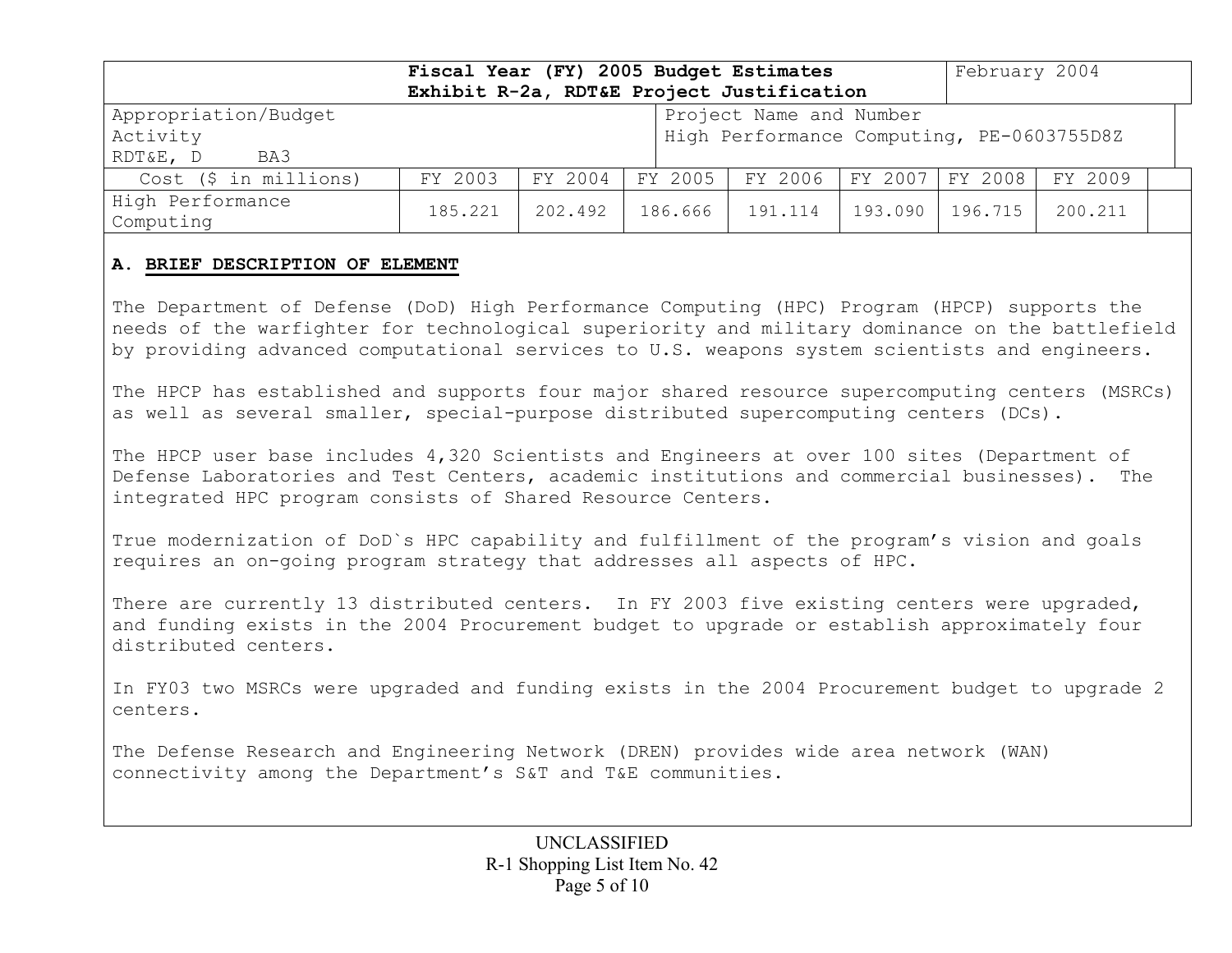The HPCMP employs state-of-the-art WAN security as well as strong host and user security creating a Defense-In-Depth security architecture.

## **B. Accomplishments/Planned Program**

| Shared Resource Centers | FY 2003 | FY 2004 | FY 2005 |  |
|-------------------------|---------|---------|---------|--|
| Accomplishment/         | 104.126 | 120.372 | 99.368  |  |
| Effort/Subtotal Cost    |         |         |         |  |

### **FY 2003 Accomplishments:**

*Shared Resource Centers:* The program sustained existing capability and continued modernizing HPC systems, storage, and scientific date analysis and visualization capabilities to fulfill a significant portion of the science and technology (S&T) and test and evaluation (T&E) community HPC requirements. Acquisition activities for follow-on technical support contracts at the MSRCs were completed.

MSRC Sustainment: The program sustained and supported the integration, operation and use of HPC computational resources at the four MSRCs. (\$79.401 million)

*Distributed Center* Sustainment: Due to program funding limitations recognized in 1996, a decision was made to typically only support investments in HPC systems at new or existing DCs with HPCP procurement funding. In return for the HPCMP investment, the DC organization agrees to appropriately fund the sustainment and operations of the HPCP equipment located at the site. There are two exceptions. The program budget includes funds for sustainment and operations at the Maui High Performance Computing Center and the Arctic Region Supercomputer Center in FY 2002. (\$24.725 million)

## **FY 2004 Plans:**

Shared Resource Centers: The program sustained existing capability and continued modernizing HPC systems, storage, and scientific date analysis and visualization capabilities to fulfill a significant portion of the science and technology (S&T) and test and evaluation (T&E) community HPC requirements.

MSRC Sustainment: The program will sustain and support the integration, operation, and use of HPC computational resources at the four MSRCs. (\$ 78.106 million)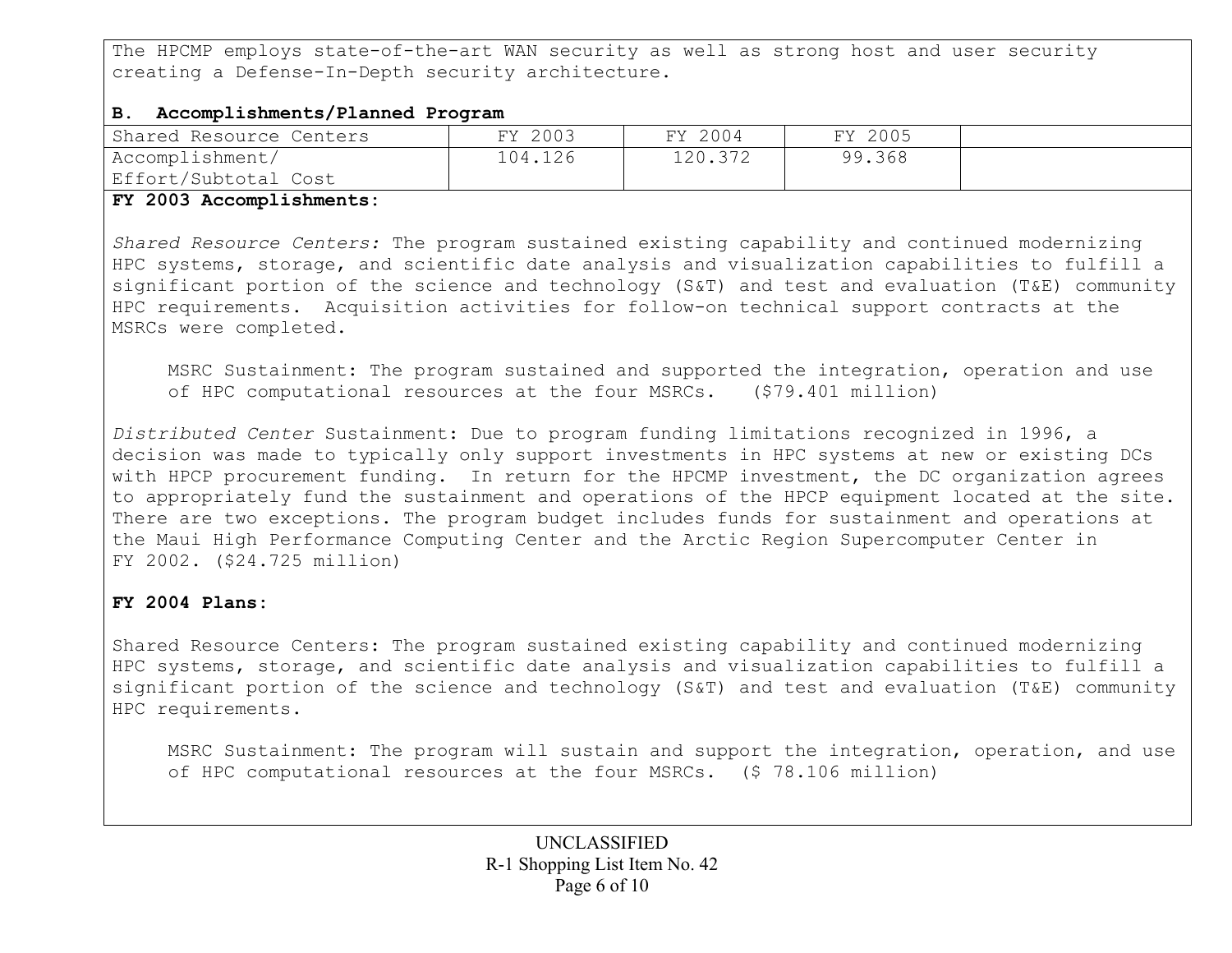Distributed Center Sustainment: Due to program funding limitations recognized in 1996, a decision was made to typically only support investments in HPC systems at new or existing DCs with HPCP procurement funding. In return for the HPCP investment, the DC organization agrees to appropriately fund the sustainment and operations of the HPCP equipment located at the site. There are two exceptions. The program budget includes funds for sustainment and operations at the Maui High Performance Computing Center and the Arctic Region Supercomputer Center. FY 2004 funding was increased \$18.100 million by Congress. (\$ 42.266 million)

### **FY 2005 Plans:**

Shared Resource Centers: The program sustained existing capability and continued modernizing HPC systems, storage, and scientific date analysis and visualization capabilities to fulfill a significant portion of the science and technology (S&T) and test and evaluation (T&E) community HPC requirements.

MSRC Sustainment: The program will sustain and support the integration, operation and use of HPC computational resources at the four MSRCs. (\$76.833 million)

Distributed Center Sustainment: Due to program funding limitations recognized in 1996, a decision was made to typically only support investments in HPC systems at new or existing D with HPCP procurement funding. In return for the HPCP investment, the DC organization agree to appropriately fund the sustainment and operations of the HPCP equipment located at the site. There are two exceptions. The program budget includes funds for sustainment and operations at the Maui High Performance Computing Center and the Arctic Region Supercomputer Center. (\$22.535 million)

| Defense Research and<br>Engineering Network | FY 2003 | FY 2004 | FY 2005 |  |
|---------------------------------------------|---------|---------|---------|--|
| Accomplishment/<br>Effort/Subtotal Cost     | 31.697  | 32.554  | 29.347  |  |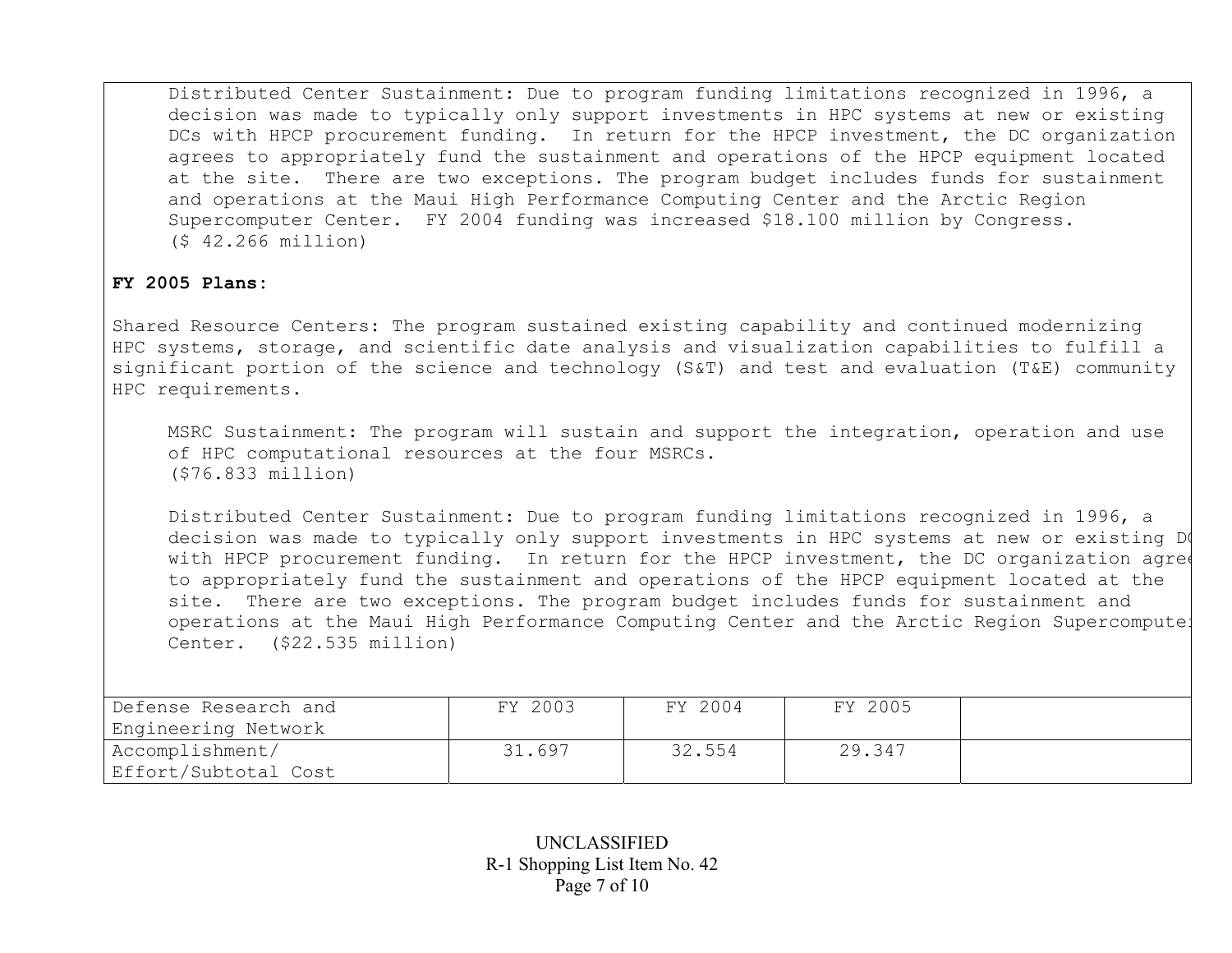## **FY 2003 Accomplishments:**

Operation of security systems and enhancements continued. Collaborative work continued with the Federal networking community and standards associations to assure DREN remained compatible with future technology change. A follow-on contract was awarded to MCI WorldCom Communications, Inc; however, transition of network services was delayed into FY2003 due to protests, but completed. DREN was configured to support an IPv6 Test bed in support DoD IPv6 transition testing needs.

# **FY 2004 Plans:**

Network services will be provided. Operation of security systems and enhancements will continue. The DREN will expand internet protocol (IPv-6) testing for the Department of Defense and upgrade to full point-to-point encryption of the network. Collaborative work will continue with the Federal networking community and standards associations to assure DREN remains compatible with future technology change.

## **FY 2005 Plans:**

Network services will be provided. Operation of security systems and enhancements will continue. Collaborative work will continue with the Federal networking community and standards associations to assure DREN remains compatible with future technology change.

| Software Applications | FY 2003 | FY 2004 | FY 2005 |  |
|-----------------------|---------|---------|---------|--|
| Support               |         |         |         |  |
| Accomplishment/       | 49.398  | 49.566  | 57.951  |  |
| Effort/Subtotal Cost  |         |         |         |  |

## **FY 2003 Accomplishments:**

Development efforts in the CHSSI program continued to mature as some CHSSI projects were completed, and others begun. The CHSSI projects continued developing shared scalable applications to exploit scalable HPC assets. The Programming Environments and Training effort continued to provide computational and computer science support to the DoD HPC user community through interaction and collaborative projects with academic and industrial partners. A program was established to develop technologies and methodologies to protect and limit end-use of high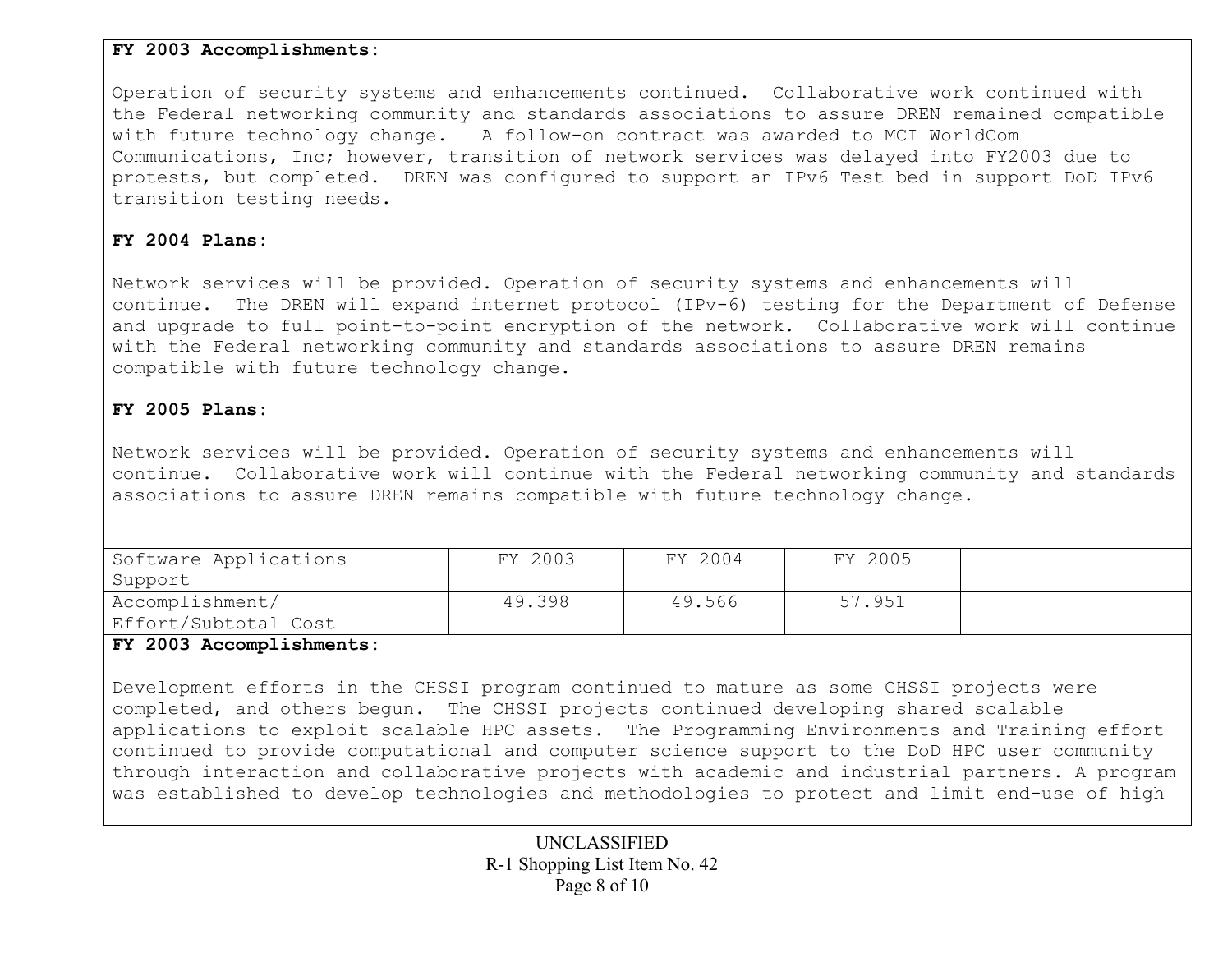performance computing applications software while minimizing the burden on authorized endusers. This effort is intended to strengthen DoD's protection mechanisms thus reducing the risk that these high value applications could be employed by an unauthorized user.

# **FY 2004 Plans:**

Development efforts in the CHSSI program will continue to mature as some CHSSI projects are completed, and others begin. A new Academic Outreach Program will be implemented to encourage and support computational science in universities across the United States. New CHSSI Institutes will be created to better develop shared scalable applications to exploit scalable HPC assets. The Programming Environments and Training effort will continue to provide computational and computer science support to the DoD HPC user community through interaction and collaborative projects with academic and industrial partners. Efforts will continue to develop technologies and methodologies to protect and limit end-use of high performance computing applications software while minimizing the burden on authorized end-users.

# **FY 2005 Plans:**

Development efforts in the CHSSI program will continue to mature as some CHSSI projects are completed, and others begin. The CHSSI projects will continue developing shared scalable applications to exploit scalable HPC assets. The Programming Environments and Training effort will continue to provide computational and computer science support to the DoD HPC user community through interaction and collaborative projects with academic and industrial partners. Efforts will continue to develop technologies and methodologies to protect and limit end-use of high performance computing applications software while minimizing the burden on authorized endusers.

## **C. Other Program Funding Summary:**

|                                                                  |  |  | FY 2003 FY 2004 FY2005 <sup>1</sup> FY 2006 <sup>2</sup> FY 2007 FY2008 FY2009 |               |  |
|------------------------------------------------------------------|--|--|--------------------------------------------------------------------------------|---------------|--|
| 0902198DZ Major Equipment OSD 47,212 48,535 50,147 51,018 52,111 |  |  |                                                                                | 53,490 54,591 |  |